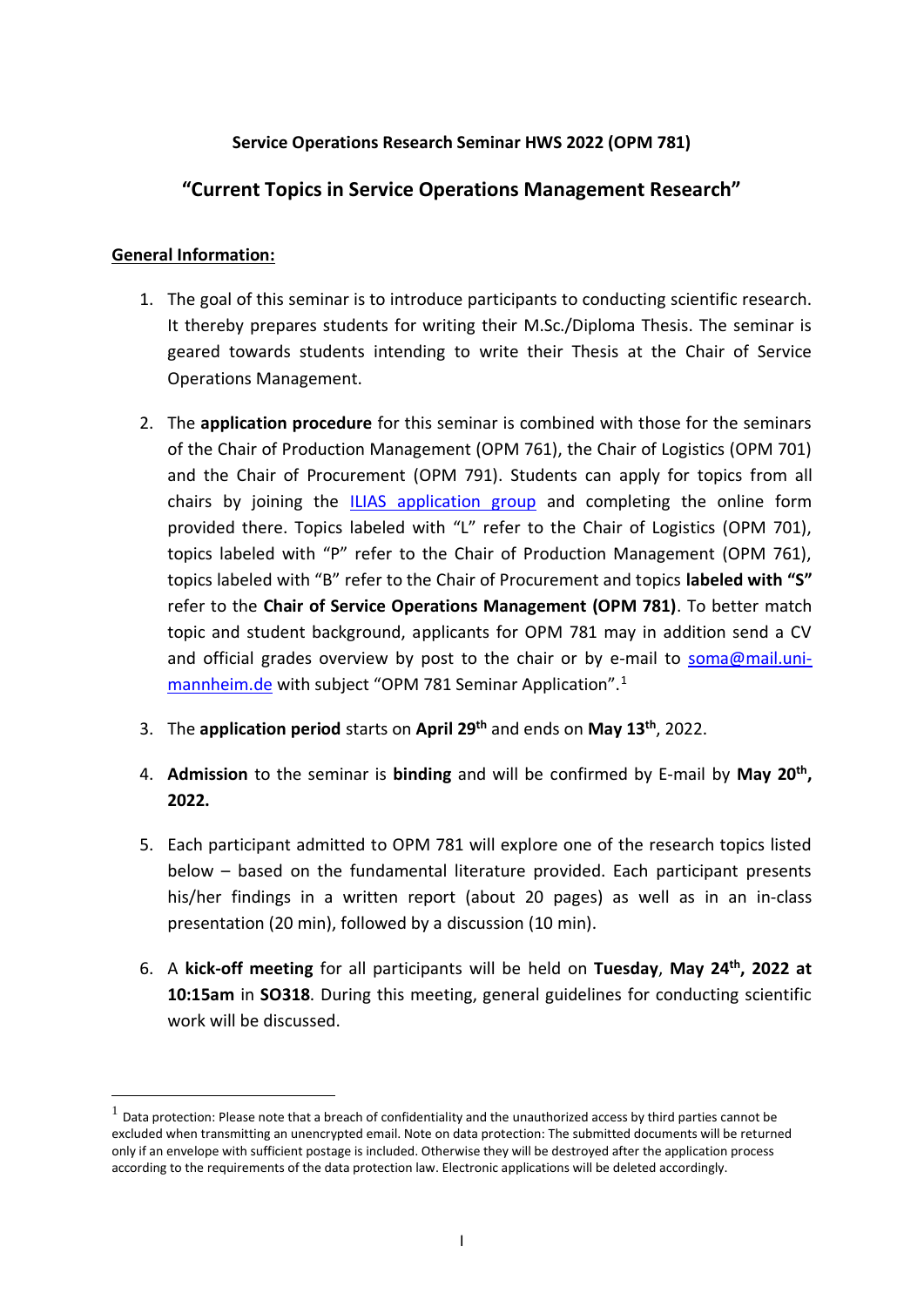- 7. Each student has **eight weeks** to complete the Seminar Thesis. This timeframe can individually be set **between the kick-off day and November 11th , 2022** (Note: November  $11<sup>th</sup>$  is the latest submission date).
- 8. To start the eight weeks completion time, please follow these **four steps**:
	- a. Go to the **ILIAS Group** "OPM 781 Research Seminar"
	- b. Select the **Test** "Seminar Thesis\_[YOUR NAME]",
	- c. Follow the **instructions of the Test**,
	- d. The eight weeks completion time **will start automatically after finishing the test**.
- 9. On your individual submission date, you have to…
	- a. **Upload your report** (Word- / Latex-document and PDF) via Task "Upload of final Thesis & Calculations/Software Output" in the ILIAS group.
	- b. *If applicable: Upload your software-output (in a single zip file*) via Task " Upload of final Thesis & Calculations/Software Output" in the ILIAS group.
	- c. **Submit a hard copy** at our secretary's office (Mon-Thu before noon) or at your Thesis supervisor. Please make an appointment for submitting the hard copy.
- 10. Student **presentations** will be held by default in the **regular presentation** session on **November 30st (2022), starting at 10:15 in room SO 318**.

A **fast-track presentation** session on **October 5th (2022)**, may be offered to students who desire to start with their master thesis early in FSS23 (with seminar thesis submission deadline on **September 16th ,** 2022). Attendance is mandatory for all presentations on your own presentation date.

Please **upload your presentation slides** (ppt and PDF) on **Task "Upload of Final Presentation"** in the ILIAS group one day before the presentation, latest by 18:00 pm – no changes allowed afterwards. The chair's laptop will be used to show the presentations during class.

- 11. The report and the presentations can be delivered either in English or in German.
- 12. The final grade for the seminar is composed of the following components: Written report (60%), presentation (30%), contribution to discussion of your own topic and of potentially other topics presented on the same date (10%).
- 13. For questions concerning the seminar contact us by email at [soma@mail.uni](mailto:soma@mail.uni-mannheim.de)[mannheim.de.](mailto:soma@mail.uni-mannheim.de)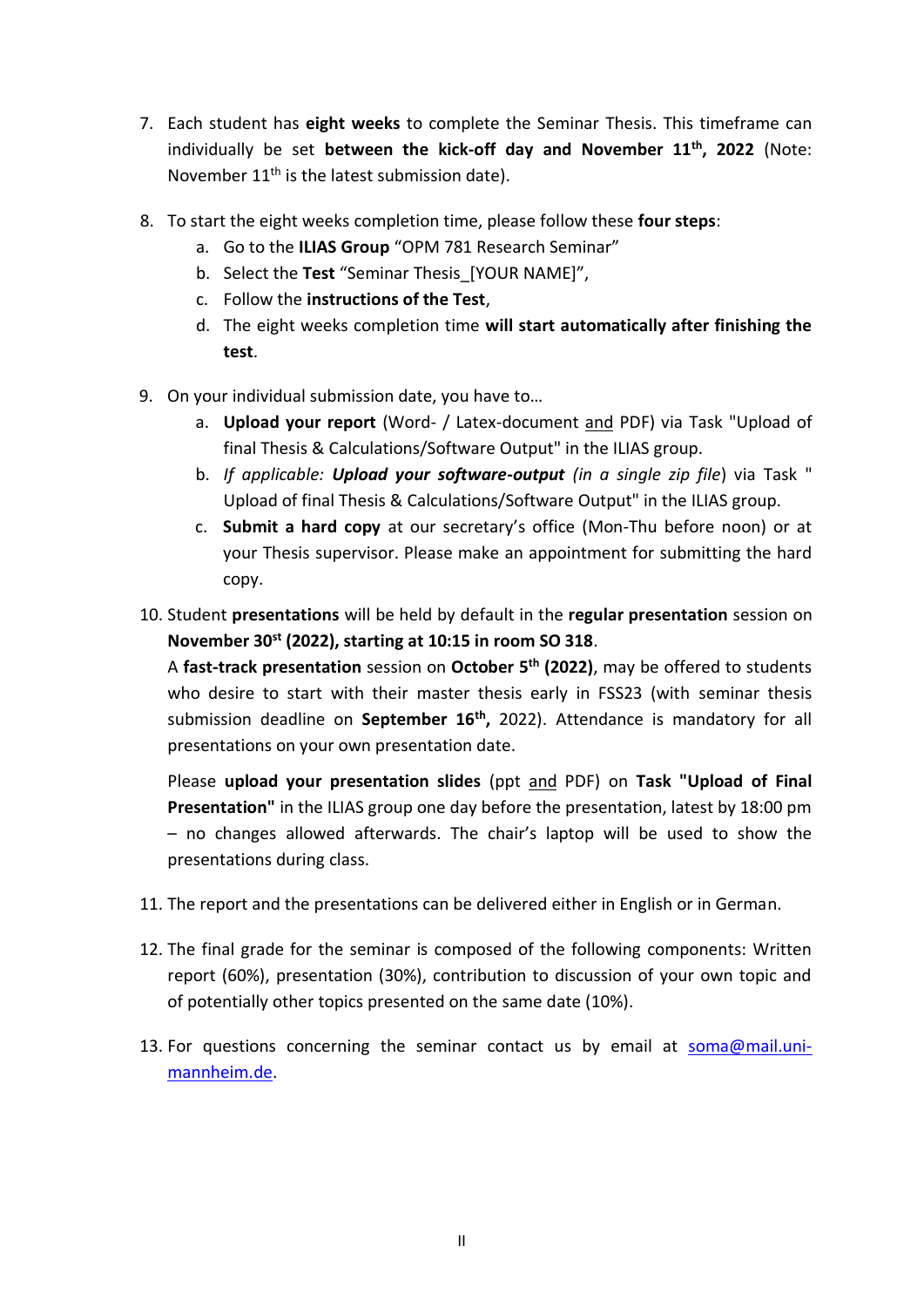# **Seminar topics**

#### *Please note:*

*The amount of recommended literature does not indicate more or less workload. Your supervisor may have more recommendations for you.*

# **Topic overview**

| Topic S01: Collection, use, and analysis of data as success factor in service operations2  |
|--------------------------------------------------------------------------------------------|
| Topic S02: On the mutual benefits of digitalization, digital transformation and operations |
|                                                                                            |
|                                                                                            |
| Topic S05: Customer response measurement on the trade-off of responsiveness and            |
| Topic S06: A critical review of the Simod approach for automated discovery of simulation   |
| Topic S07: Business process simulation – with application to the Baria planning Solutions  |
| Topic S08: Why does a customer choose a service? - Conjoint studies in service design8     |
|                                                                                            |
|                                                                                            |
|                                                                                            |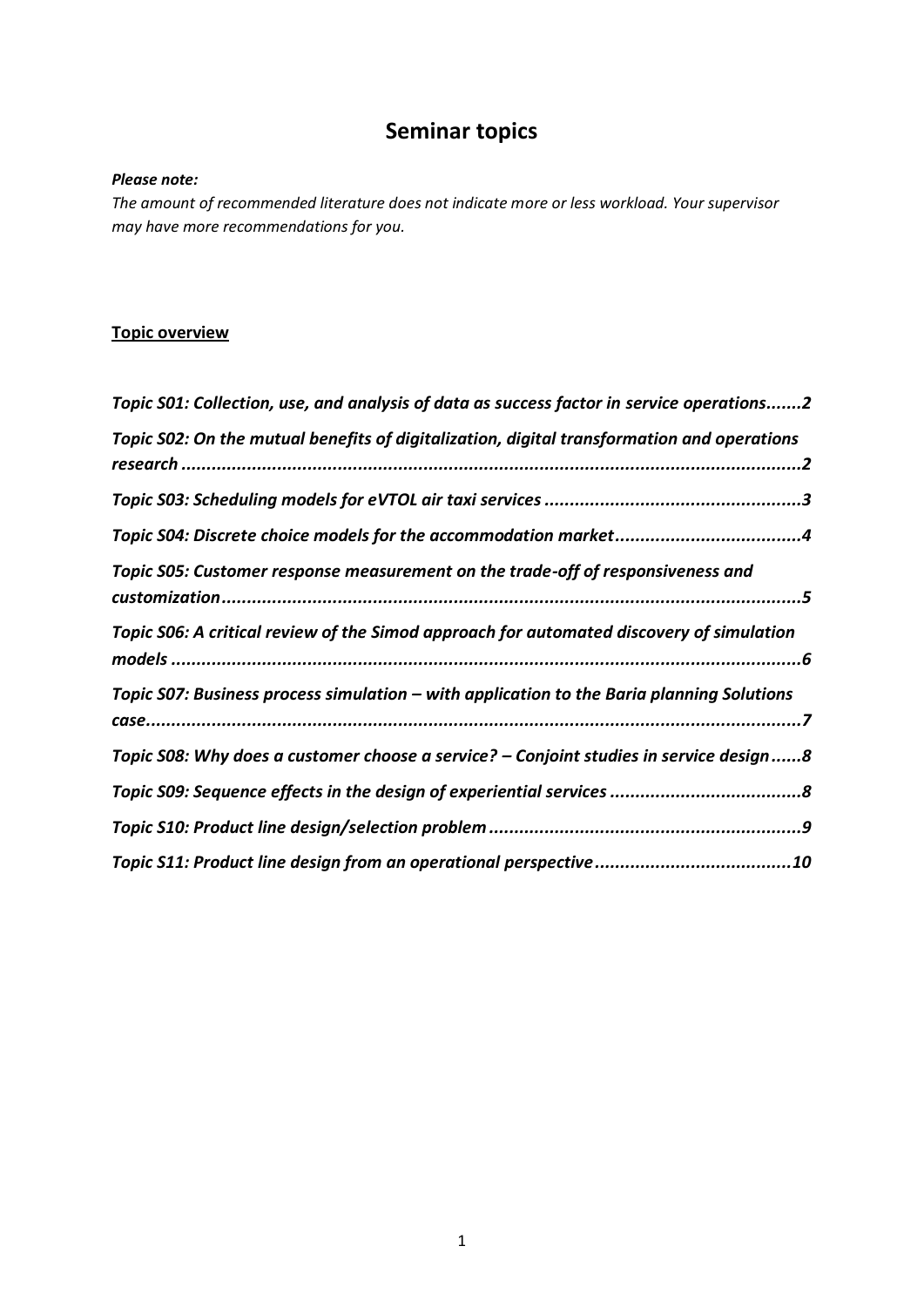# <span id="page-3-0"></span>**Topic S01: Collection, use, and analysis of data as success factor in service operations**

With the continuous digitalization in the service industry, the amount and availability of data in service organizations is strongly increasing from year to year offering companies better opportunities to analyze and understand consumer behavior and market developments. Based on that service organizations can improve both their efficiency and service quality and come up with innovations differentiating from competitors and creating new value to their customers. Due to its large impact, data use and analysis has been identified as one of eight key themes in service operations management by Field et al. (2018).

The objectives of this thesis are to:

- Introduce the field of service operations management and highlight the importance of data in this field;
- identify, summarize, and cluster research of the last decade on the collection, analysis, and use of data to benefit service operations;
- present potential topics for future research in this field.

#### **Basic Literature:**

**Cohen, M. C. (2018).** Big data and service operations. *Production and Operations Management, 27(9), 1709-1723.*

**Feng, Q., & Shanthikumar, J. G. (2018).** How research in production and operations management may evolve in the era of big data. *Production and Operations Management, 27(9), 1670-1684.*

**Field, J. M. et al. (2018).** Service operations: what's next? *Journal of Service Management, 29 (1), 55- 97.*

# <span id="page-3-1"></span>**Topic S02: On the mutual benefits of digitalization, digital transformation and operations research**

In both the academic world and the business world there is a growing interest in digital transformation and digitalization in recent years. While digitalization is often described as digitally enabled improvements along the value chain, digital transformation refers to strategic business (model) changes taking advantage of digital progress. These changes have a fundamental impact for the respective company changing the way it operates in the market. Due to this complexity, a variety of research disciplines works on topics of digital transformation and digitalization – each contributing in a different way. While marketing might focus on identifying new customer needs in a more and more digital world, operations research can enable these new services with digital processes. In reverse, digitalization also helps to advance operations research through new technologies, new techniques, and new perspectives.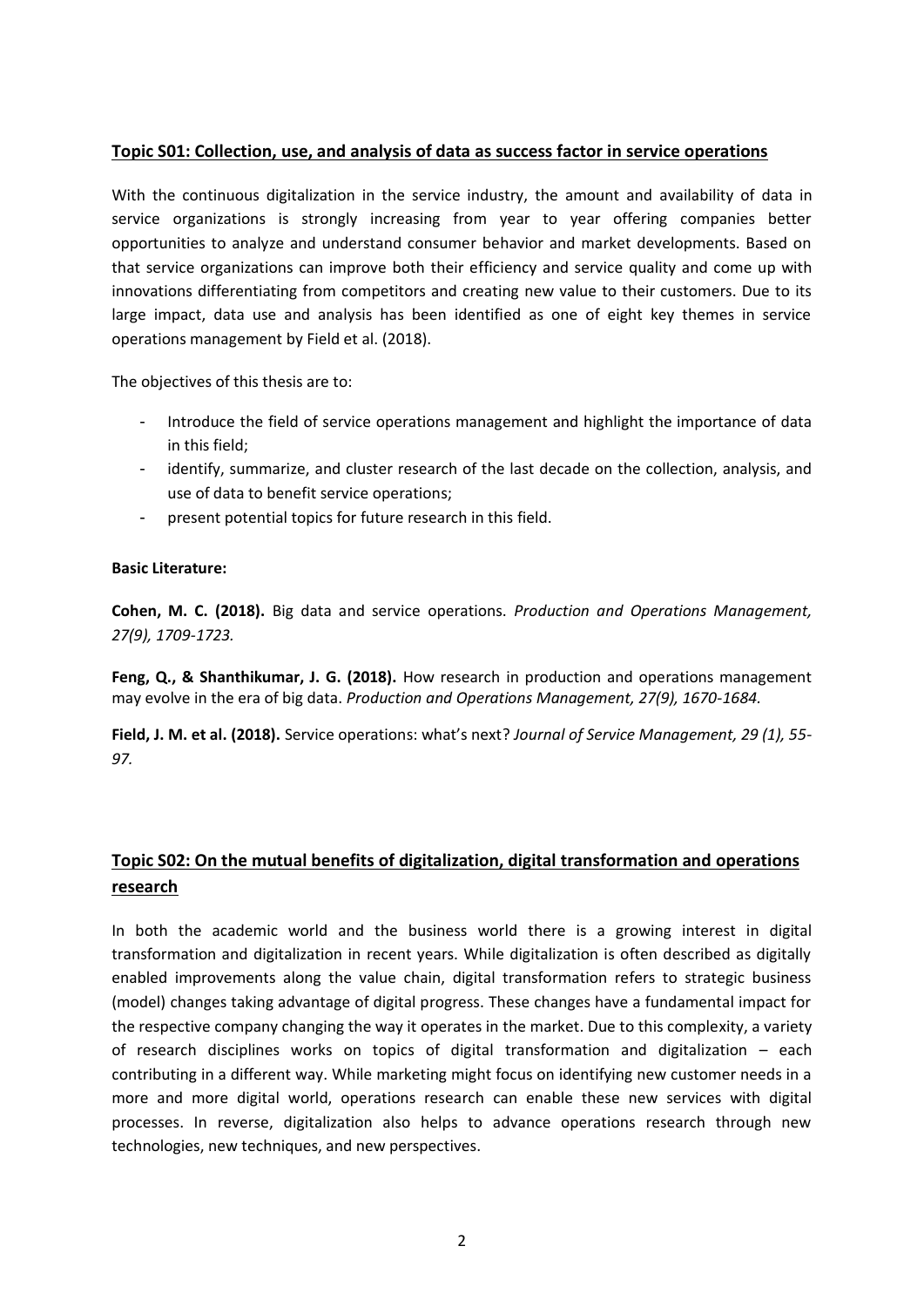The objectives of this thesis are to:

- review academic literature to introduce and define both digital transformation and digitalization;
- briefly discuss how different research areas like operations, marketing, information systems, and others contribute to digital transformation and digitalization – provide a deep-dive in the field of operations research;
- analyze and explain how operations research in turn can benefit from digitalization.

# **Basic Literature:**

**Agrifoglio, R. et al. (2017).** How emerging digital technologies affect operations management through co-creation. Empirical evidence from the maritime industry*. Production Planning & Control, 28(16), 1281-1283.*

**Holmström, J. et al. (2019).** The digitalization of operations and supply chain management: Theoretical and methodological implications. *Journal of Operations Management, 65(8), 728-734. [Editorial: See other articles in this issue]*

**Schiavone, F., & Sprenger, S. (2017).** Operations management and digital technologies. *Production Planning & Control, 28(16), 1298-1306. [Editorial: See other articles in this issue]*

**Verhoef, P. C. et al. (2021).** Digital transformation: A multidisciplinary reflection and research agenda. *Journal of Business Research, 122, 889-901*

# <span id="page-4-0"></span>**Topic S03: Scheduling models for eVTOL air taxi services**

Electrical vertical takeoff and landing aircraft (eVTOL) are expected to enter service in this decade. Their operators will offer air taxi services powered by "green" electricity in order to provide a faster mode of transport in and between metropolitan areas as well as on the connected countryside. Similar to ride sharing services such as Uber, the service will work by order on demand. Differences to their ground-based counterparts are fixed landings stations called vertiports, limited charging & loading capabilities, as well as regulatory and operational rules. These specific requirements demand for new models for strategic decisions as well as new scheduling algorithms in daily operations.

The objectives of this thesis are to:

- introduce the eVTOL industry and discuss its sustainability critiqually;
- summarize the literature of scheduling models of the industry;
- discuss and / or improve one model in detail (optional);
- provide open research gaps and future trends.

#### **Basic Literature:**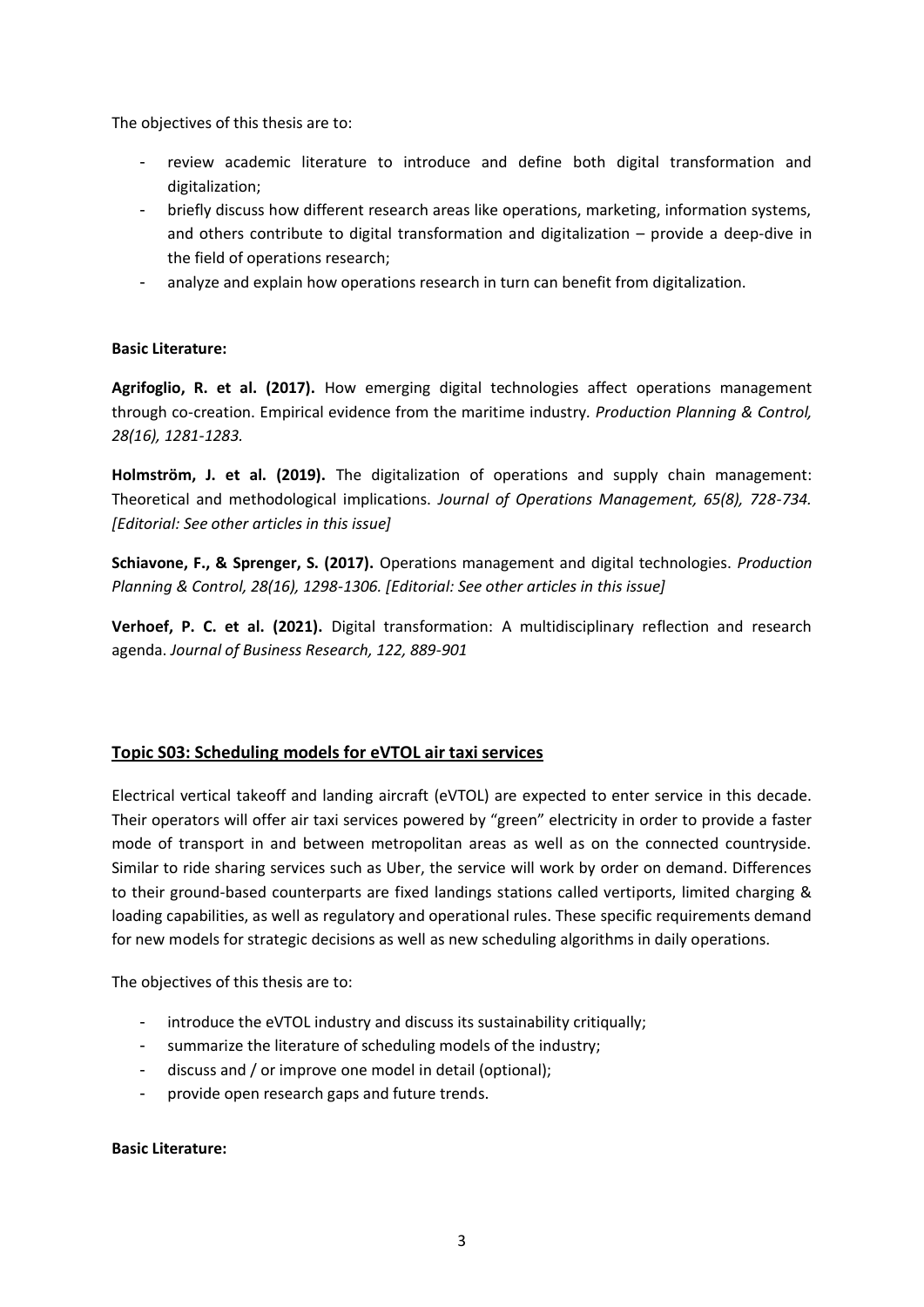**Fagerholt, K., Foss, B. A., & Horgen, O. J. (2009).** A decision support model for establishing an air taxi service: a case study. *Journal of The Operational Research Society, 60(9), 1173-1182.*

**Rajendran, S., & Srinivas, S. (2020).** Air taxi service for urban mobility: A critical review of recent developments, future challenges, and opportunities. *Transportation research part E: logistics and transportation review, 143, 102090.*

**Rajendran, S., & Zack, J. (2019).** Insights on strategic air taxi network infrastructure locations using an iterative constrained clustering approach. *Transportation Research Part E: Logistics and Transportation Review, 128, 470-505.*

**Shao, Q., Shao, M., & Lu, Y. (2021).** Terminal area control rules and eVTOL adaptive scheduling model for multi-vertiport system in urban air Mobility. *Transportation Research Part C: Emerging Technologies, 132, 103385.*

# <span id="page-5-0"></span>**Topic S04: Discrete choice models for the accommodation market**

The choice between different accommodation options, e.g., renting a flat or buying a house, can be characterized as a discrete choice situation with multiple levels, e.g., first a decision for the type of accommodation and renting/ownership and afterwards for a specific accommodation. While these decisions can be modelled with discrete choice models such as the "nested logit choice model (NL)", only limited amount of research has been conducted in this area. It is especially surprising, as the spending for accommodation represents a large share of people's budget and the choice of the specific housing determines a large part of their daily life.

An underlying assumption of the discrete choice models is the possible decomposition of the product or service into attributes with different levels, where each attribute level is connected to a particular partial utility. Datasets for choice estimation are created by choice tasks in which the preferred alternative has to be identified. Traditionally, these alternatives are represented by a specification of chosen attribute levels in text format.

The objectives of this thesis are to:

- briefly introduce the MNL and similar discrete choice models;
- summarize the literature of conjoint studies in the field of accommodation with a focus on the previously used attributes;
- discuss the use of study results for accommodation design and other applications;
- provide open research gaps and future trends.

# **Basic Literature:**

Garrow, L. (2010). Discrete choice modelling and air travel demand: Theory and applications. *Farnham, Surrey; Burlington, Vt.: Ashgate.*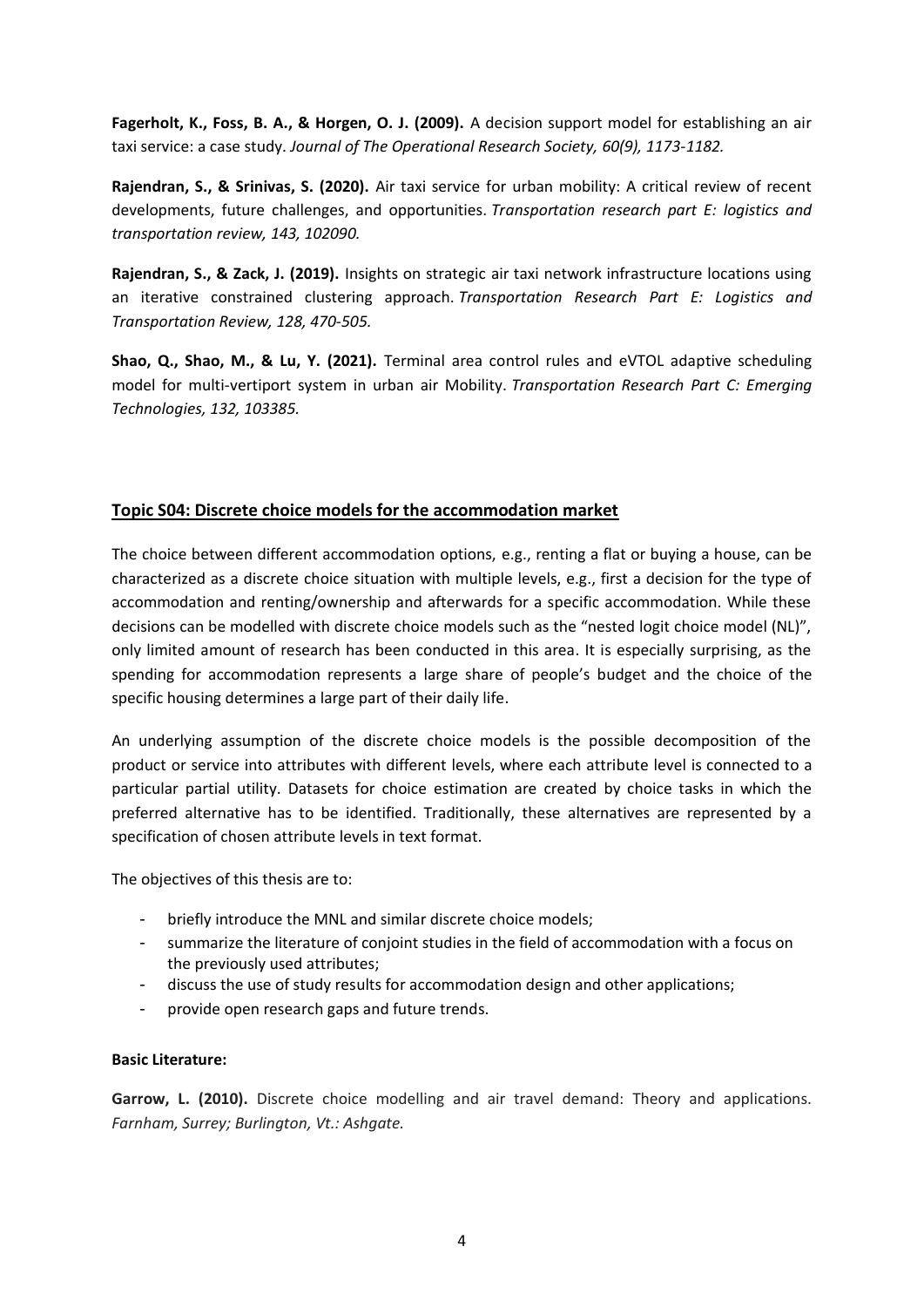**Gluszak, M., & Marona, B. (2017).** Discrete choice model of residential location in Krakow*. Journal of European Real Estate Research, 10(1), 4-16.*

**Train, K. E. (2009).** Discrete choice methods with simulation*. Cambridge university press.*

**Yates, J., & Mackay, D. F. (2006).** Discrete choice modelling of urban housing markets: A critical review and an application. *Urban studies, 43(3), 559-581.*

# <span id="page-6-0"></span>**Topic S05: Customer response measurement on the trade-off of responsiveness and customization**

In today's fast-moving world, responsiveness in form of process speed constantly gains importance and many service providers aim at improving their process speeds to reduce customer waiting time. Yet, there is an operational trade-off, as responsiveness often reduces flexibility of the process. As such, customers can either ask for a very fast or a very customized service. Increased customization clearly prolongs the service process as the service provider needs to address the specific customer needs. In case of a rather unspecific customer demand, the service can be provided much quicker. Process speed is thereby directly linked to the flexibility level of the operations. Service providers must hence handle this so-called customization-responsiveness squeeze appropriately. For example, regression or Conjoint Analysis are suitable methods to determine the customer response or satisfaction on the trade-off of responsiveness or waiting time and customization.

This seminar thesis focuses on the existing works on this matter. A literature review should be conducted to review and compare the literature regarding the methodological approaches and reported results, clearly stating the used keywords and databases. Special attention should be paid to conjoint analysis and the banking industry. In the end, the thesis should summarize the findings and provide guidance for practitioners to evaluate the importance of this trade-off in the respective area.

The objectives of this thesis are to:

- conduct a literature review of existing works about customer response measurement on the trade-off of responsiveness and customization;
- provide an overview of the methodological approaches and the results of the identified studies;
- give recommendations on the trade-off of customization and process speed for different service operations.

# **Basic Literature:**

**McCutcheon, D. M., Raturi, A. S., & Meredith, J. R. (1994).** The customization-responsiveness squeeze. *Sloan Management Review, 35(2), 89-99.*

**Wang, G., Wang, J., Ma, X., & Qiu, R. G. (2010).** The effect of standardization and customization on service satisfaction. *Journal of Service Science, 2(1), 1-23.*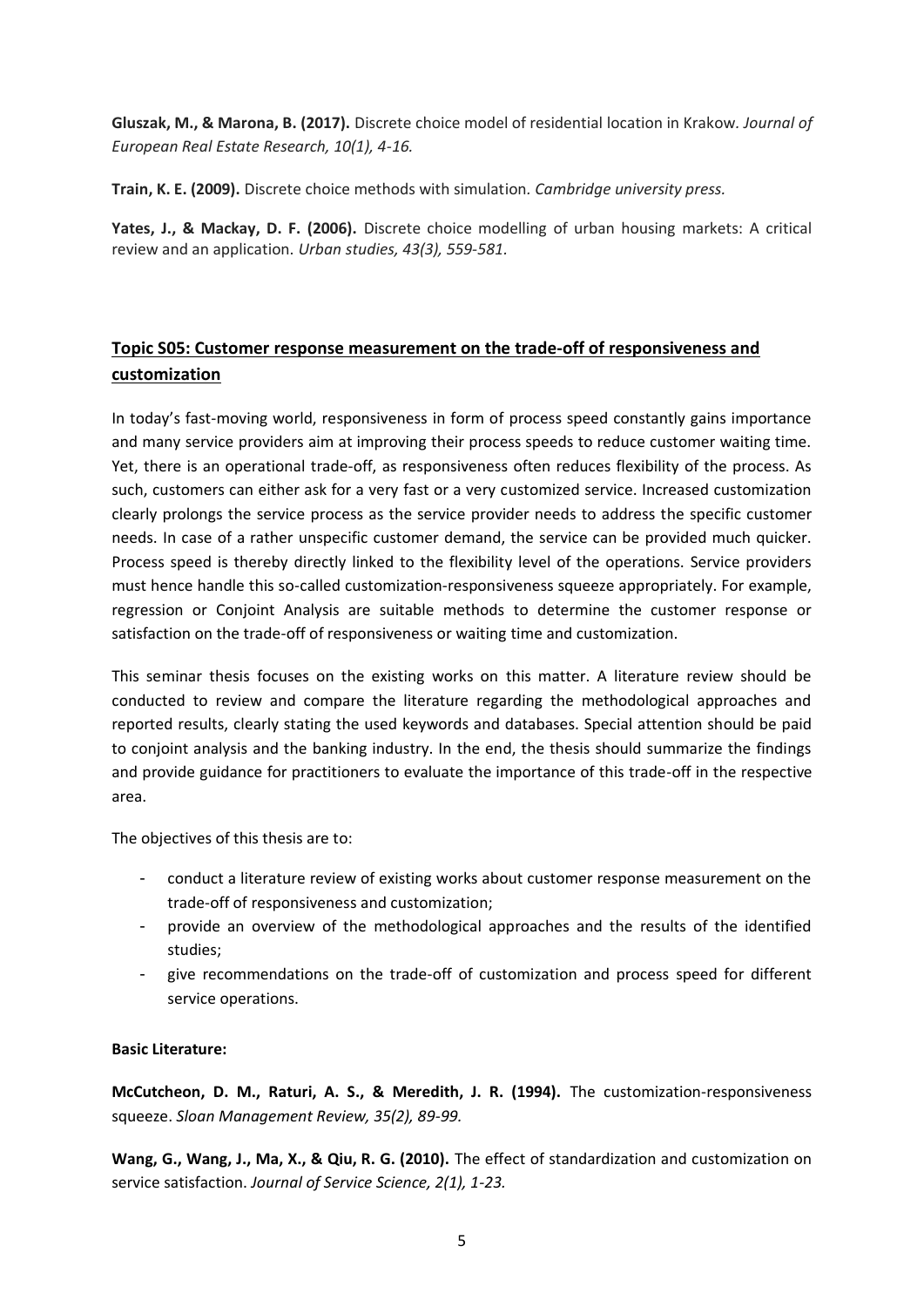**Kalantari, H.D. and Johnson, L. (2018).** Australian customer willingness to pay and wait for masscustomised products. *Asia Pacific Journal of Marketing and Logistics, 30(1), 106-120.*

# <span id="page-7-0"></span>**Topic S06: A critical review of the Simod approach for automated discovery of simulation models**

Process Mining (PM) is a structured approach to discover process models from process execution data, so-called event logs. Based on these event logs, the process model can be created, compared to the normative process model for conformance checking, and used for extending the current process model. Besides, PM can be used to support other methodologies, like simulation. Combining PM and business process simulation (BPS) offers many potentials, as PM provides an unbiased data source as compared to the traditionally used interviews to collect data and input parameters. Existing research has hence proposed different approaches to combine PM and BPS algorithmically. One of these approaches for automated discovery of simulation models is Simod proposed by Camargo, Dumas, and González-Rojas (2020).

A combination of PM and BPS offers many advantages, as e.g. time-intensive interviews become unnecessary. However, the input required for BPS is not always easily extractable from the event logs or PM analysis. Various challenges in this area have been identified. The aim of this thesis is to explain and critically review the Simod Approach to identify which challenges at the interface of PM and BPS it can or cannot address.

The objectives of this thesis are to:

- explain the Simod approach for automated discovery of BPS models;
- critically review which challenges at the interface of PM and BPS Simod can or cannot address;
- provide an overview of open challenges when combining PM and BPS.

#### **Basic Literature:**

**Camargo, M., Dumas, M., & González-Rojas, O. (2020).** Automated discovery of business process simulation models from event logs. *Decision Support Systems, 134, 113284.* 

**Jadrić, M., Pašalić, I. N., & Ćukušić, M. (2020).** Process Mining Contributions to Discrete-event Simulation Modelling. *Business Systems Research: International journal of the Society for Advancing Innovation and Research in Economy, 11(2), 51-72.*

**Rozinat, A., Mans, R. S., Song, M., & van der Aalst, W. M. (2009).** Discovering simulation models. *Information systems, 34(3), 305-327.*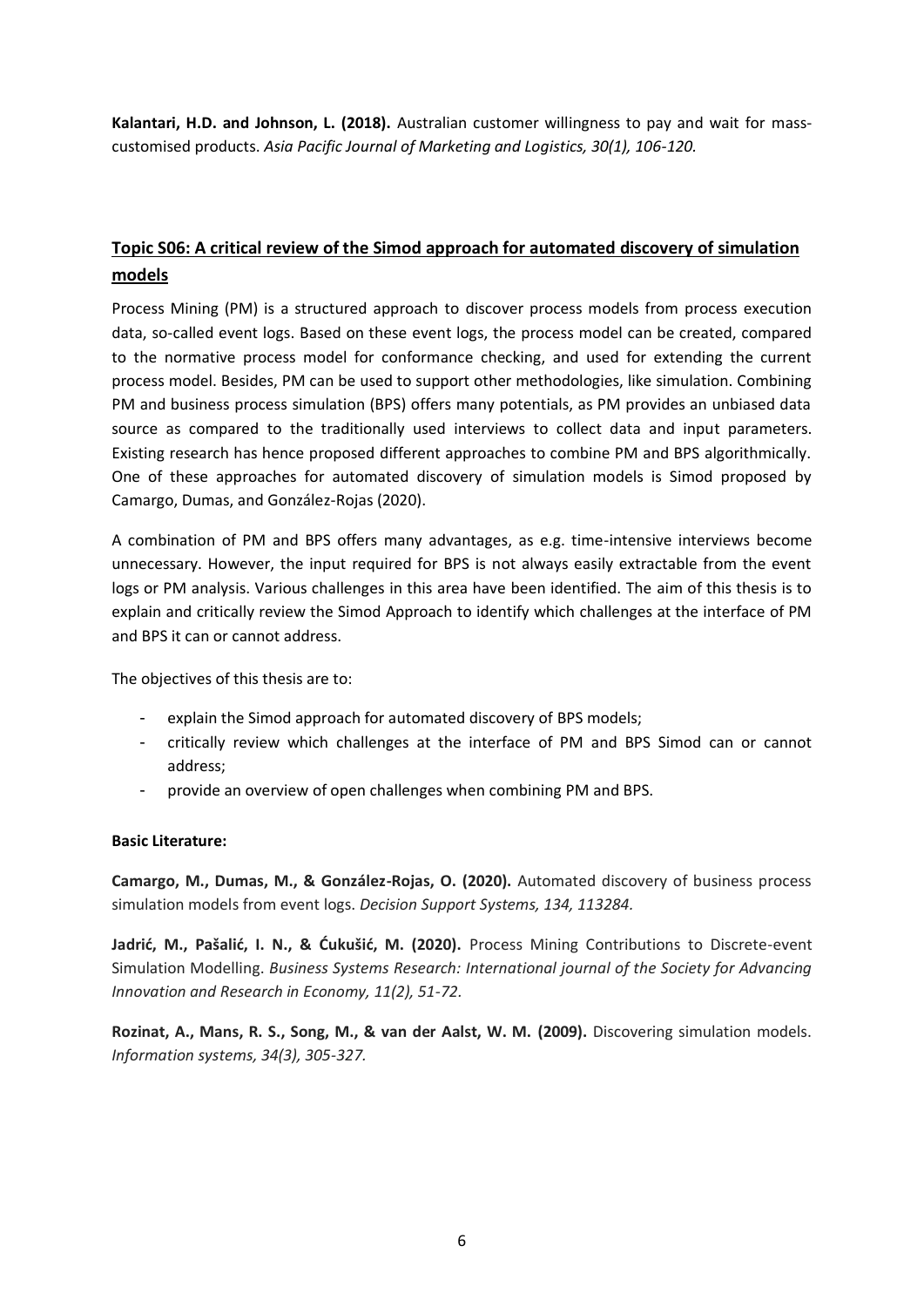# <span id="page-8-0"></span>**Topic S07: Business process simulation – with application to the Baria planning Solutions case**

Simulation is a powerful and commonly used method to analyze business processes by experimenting with the computer rather than the real system. By simulating the flow of units through the sequence of activities, important performance measures like the utilization of resources or the thoughput time can be evaluated. In this regard, scenarios of alternative process designs can be evaluated and compared against each other before being implemented, as the implementation can be both costly and time-intensive. Yet, before any analysis can be done, a valid simulation model has to be built.

This thesis should cover this first step of a simulation project, namely the construction of a valid simulation model. As application example, the Baria Planning Solutions case (Wheelwright & Schmidt, 2011) is chosen. Baria Planning Solutions is consulting firm whose sales support process lacks efficiency. For this purpose, the simulation tool Arena should be used to build a simulation model. Having constructed the model, a brief analysis of the process can be added. From this implementation work, an overview of current issues or bottlenecks in this specific process shall be provided.

The objectives of this thesis are to:

- provide a brief introduction into the methodology of simulation;
- build a valid simulation model for the Baria Planning Solutions case and optionally analyze the process to give improvement recommendations (based on the simulation);
- provide an overview of the current problems faced by the organization.

#### **Basic Literature:**

**Law, A. M. (2019).** How to build valid and credible simulation models. *In 2019 Winter Simulation Conference (WSC) (pp. 1402-1414). IEEE.*

**Watson, E. F., Chawda, P. P., McCarthy, B., Drevna, M. J., & Sadowski, R. P. (1998).** A Simulation Metamodel for Response‐Time Planning. *Decision Sciences, 29(1), 217-241.*

**Aaby, K., Herrmann, J. W., Jordan, C. S., Treadwell, M., & Wood, K. (2006).** Montgomery county's public health service uses operations research to plan emergency mass dispensing and vaccination clinics*. Interfaces, 36(6), 569-579.*

# **Case Study:**

**Wheelwright, S. C., & Schmidt, W. (2011).** Baria Planning Solutions, Inc.: Fixing the Sales Process, HBS Brief Cases.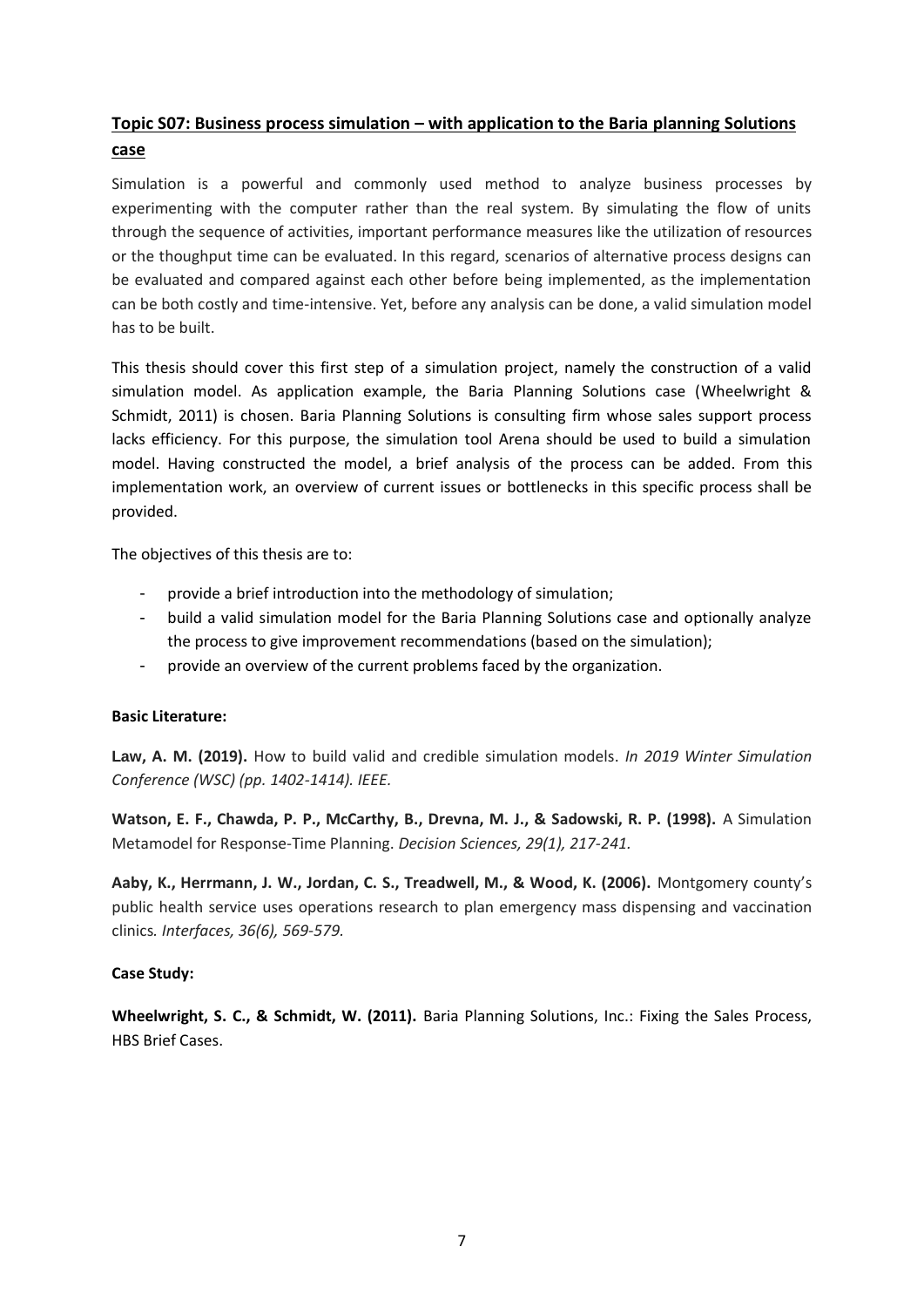# <span id="page-9-0"></span>**Topic S08: Why does a customer choose a service? – Conjoint studies in service design**

Why does a customer choose a service? The answer can be versatile. In most cases it is not because of a single factor but a combination of different attributes. If a customer travels from A to B the choice of the mode of transportation can be dependent on the price, the duration, the connection, the level of comfort, or even if there is something good to eat nearby. Companies are interested to understand the decision-making process of their customers to improve their products and services.

Former scholars developed a method called conjoint study to estimate part-worth utility of product attributes. One main method is the choice-based conjoint analysis (CBC). CBC is a decomposition method, which was developed in the 19th century and has become a widely used method in both worlds, commercial as well as scientific. By conducting a choice experiment, customers are asked to select their most preferred product among a selected product offering. Operations management can improve their products with the help of discrete choice models to estimate purchase behavior.

The objectives of this thesis are to:

- review literature on conjoint studies;
- explain how to estimate part worth utility and to discuss advantages and disadvantages;
- give an overview over literature in service design who uses conjoint studies and explain one paper in detail;
- provide open research gaps and future trends.

#### **Basic Literature:**

**Baier, Daniel; Brusch, Michael (2009).** Conjointanalyse: Methoden-Anwendungen-Praxisbeispiele: Springer-Verlag.

**Eggers, F., Sattler, H., Teichert, T., & Völckner, F. (2018).** Choice-Based Conjoint Analysis. *Handbook of Market Research, Springer, Cham, 1-39.*

**Han-fen Hu, William Moore, & and Paul J. Hu (2012).** Incorporating User Perceptions and Product Attributes in Software Product Design and Evaluation.

#### <span id="page-9-1"></span>**Topic S09: Sequence effects in the design of experiential services**

Past researchers have found empirical evidence that customers consider the sequence of event utility when evaluating past and future service experiences. Dixon and Verma (2013) provide a thorough review of the psychology and behavioral economics literature concerned with sequence effects and cite four main effects that emerge as relevant to sequencing service encounters: (i) the impact of the highest point, most intense, or highest utility part of an experience (Peak Effect); (ii) the impact of the last point of an experience (End Effect); (iii) the impact of the timing of the peak (Spread Effect); (iv) and the overall trend of the experience over time (Trend Effect).

Based on the empirical results Dixon & Thomson (2016) formulate an optimization problem with a focus on optimizing schedule sequence characteristics in order to maximize customer experiences.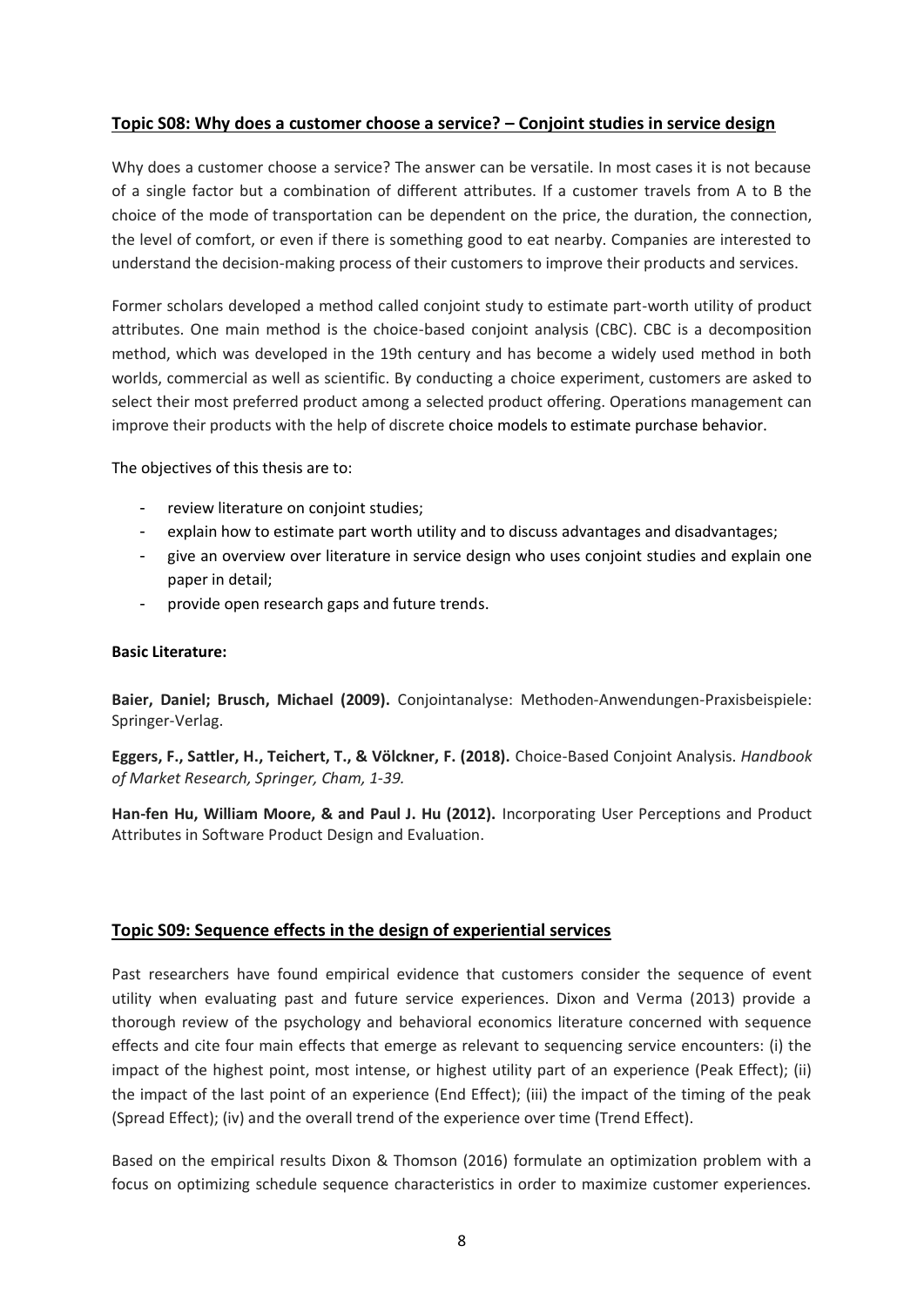Other researchers (e.g., Das Gupta et al. 2016, Roels 2019) have developed mathematical models to optimize the service experience by incorporating selected psychological constructs like memory decay or acclimation and thereby mapping the underlying mental processes in the consumer's brain.

The objectives of this thesis are to:

- review and systematically classify current empirical knowledge on sequence effects as well as state-of-the-art optimization models incorporating sequence effects;
- compare different optimization approaches and discuss their advantages and limitations;
- discuss one optimization model in detail or compare two approaches;
- provide open research gaps and future trends;
- implement a subsection of the model in Dixon & Thomson (2016) in Excel (optional).

#### **Basic Literature:**

**Bellos, I., & Kavadias, S. (2020).** Service design for a holistic customer experience: A process framework. *Management Science. Published Online: 21 Aug 2020 https://doi.org/10.1287/mnsc.2020.3609* 

**Das Gupta, A., Karmarkar, U. S., & Roels, G. (2016).** The design of experiential services with acclimation and memory decay: Optimal sequence and duration. *Management Science, 62(5), 1278- 1296.* 

**Dixon, M. J., & Thompson, G. M. (2016).** Bundling and scheduling service packages with customer behavior: Model and heuristic. *Production and Operations Management, 25(1), 36-55.*

# <span id="page-10-0"></span>**Topic S10: Product line design/selection problem**

Optimization problems from various fields (e.g., assortment optimization, product line selection, location planning) often incorporate probabilistic choice behavior in dependence of the availability of given choice alternatives. Attraction choice models are widely used in marketing and economics to model choices and the multinomial logit model and in the case of multiple customer segments, the discrete finite mixture MNL (MMNL) are special cases of these models. However, integrating such choice models into optimization problems often results in non-linear formulations. Bechler et.al (2021) made a review of several exact linearization approaches that have been proposed in recent years. In the case of product line selection, for instance, there are various models with different structures depending on the choice model used. Chen and Hausman (2000) analyzed the problem under a single-segment aggregated MNL model and showed that the non-linear problem can be solved efficiently. Schön (2010) extended the previous model for multiple segments by using the discrete finite mixture MNL (MMNL) and also linearized that under the assumption that each segment can be priced independently of the others.

The objectives of this thesis are to: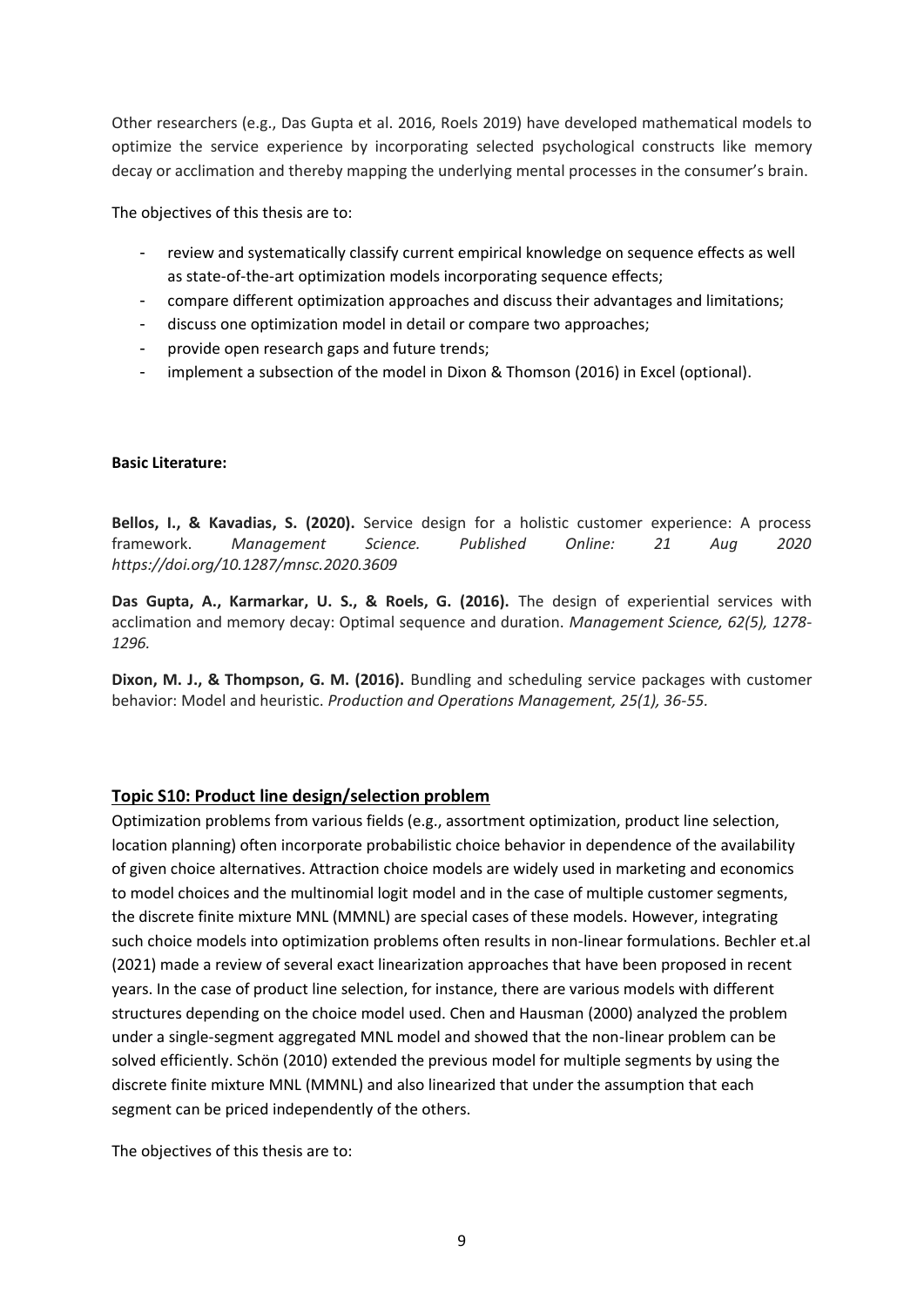- make a brief review of product line design/selection problem;
- show how problem formulations differ regarding the assumed customer choice behavior;
- make a review of linearization techniques in Bechler et.al (2021) and discuss in detail the linearization method used by Schön (2010);
- implement an example instance of the two alternative optimization problem formulations under the MMNL choice model for the original non-linear problem and the linearized version of that and compare the results. (optional).

#### **Basic Literature:**

**Chen, K. D., & Hausman, W. H. (2000).** Mathematical properties of the optimal product line selection problem using choice-based conjoint analysis. *Management Science, 46(2), 327-332.* 

**Schön, C. (2010).** On the optimal product line selection problem with price discrimination. *Management Science, 56(5), 896-902.* 

**Bechler, G., Steinhardt, C., & Mackert, J. (2021).** On the linear integration of attraction choice models in business optimization problems. *In Operations Research Forum (Vol. 2, No. 1, pp. 1-13). Springer International Publishing.*

#### <span id="page-11-0"></span>**Topic S11: Product line design from an operational perspective**

A critical decision facing firms across industries is the selection of a mix of products to offer in the marketplace. The product line design problem is the interface of marketing and operations management and has been considered from both perspectives. From a marketing perspective, the focus has been on alternative sets of products that interact and compete in the marketplace, consumer choice, and using attraction models to model consumer behavior. In operational implications of product line decisions, the importance and complexity of interactions among products in the manufacturing environment increase with broadening product lines. Further-more, consideration of manufacturing synergies among products in product line design is increasingly beneficial given efforts in many industries to improve coordination of manufacturing activities across products. The objectives of this thesis are to:

- make a brief review of product line design/selection problem with focusing on operational perspective;
- make a classification of the different types of cost functions in the optimization models and their effect on the structure of the model;
- provide open research gaps and future trends;
- implement an example instance of one optimization problem (optional).

#### **Basic Literature:**

**Morgan, L. O., Daniels, R. L., & Kouvelis, P. (2001).** Marketing/manufacturing trade-offs in product line management. *Iie Transactions, 33(11), 949-962*

**Schön, C. (2010).** On the optimal product line selection problem with price discrimination. *Management Science, 56(5), 896-902.*